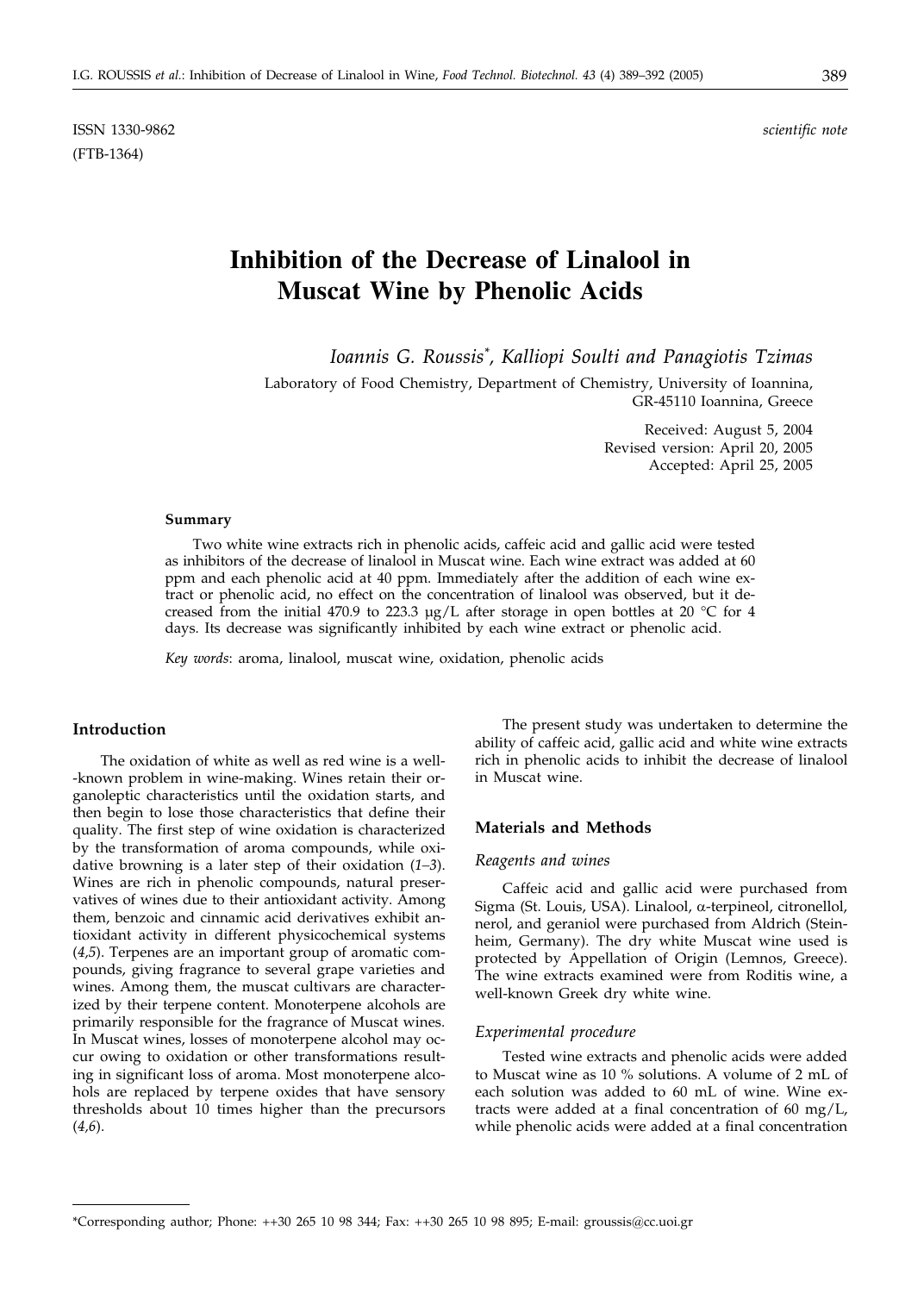of 40 mg/L. Control samples were also prepared by adding 2 mL of 10 % ethanol to 60 mL of wine. The bottles (4.9 cm in diameter, 9.9 cm high, 80 mL capacity) were kept open in a dark place at 20 °C. After 4 days of storage wine samples were analysed. The whole experiment was repeated three times, and the results reported are the means of the three trials. The one-way analysis of variance using the Duncan test at level of significance P<0.05 was used for statistical analysis (SPSS 11.5).

# *Analytical methods and organoleptic evaluation*

Gross composition of wine samples was determined by classic methods (*7*). Total and free sulphite were determined by the Ripper method, and total acidity by volumetric analysis. Alcohol was determined with a hydrometer, and reducing sugars by the Lane-Eynon method. Samples of Muscat wine were tested organoleptically by two judges, familiar with Muscat wines. Samples were compared to each other and to wines from unopened bottles.

Terpene alcohols in Muscat wine were determined by gas chromatographic analysis after the extraction procedure. A volume of 50 mL of wine samples was taken and the pH was adjusted to 8.0 using 2 M NaOH. Terpene alcohols were obtained by three extractions using 5, 3 and 2 mL of 1:1 volume ratio of ether:hexane. The total organic phase was dehydrated using  $Na<sub>2</sub>SO<sub>4</sub>$ , and concentrated in graduated tubes to 1.0 mL using nitrogen. The sample was put into 1.8 mL Snap/Crimp Stepvials, capped with 11-mm Snap caps with PTFE/silicone septa (SRI) and analysed by gas chromatography.

A Fisons model 9000 series gas chromatograph (Fisons Instruments, Milano, Italy) equipped with a flame- -ionization detector was used. The following column and conditions were used: column – capillary AT-1000, 50 m  $\times$  0.25 mm, 0.2 µm film thickness (Alltech Associates, Inc., Deerfield, USA); carrier gas – helium, flow rate 0.36 mL/min; temperature programme (column oven) – 60 °C for 5 min, 60 to 200 °C at a rate of 3 °C/min, 30 min held at 200 °C; temperature of injector 200 °C, temperature of detector 250 °C; volume of sample 1.6  $\mu$ L. Split/splitless mode was used, splitless for 30 s and split ratio was 1:30.

The recovery of each of the terpene alcohols was determined by adding known quantities of each to the wine samples. Quantification of the terpene alcohols in the wine samples was made using different concentrations of each of the terpene alcohols as external standards. The processing of the chromatograms was done with the Chrom-card for Windows version 1.8 software system (Fisons Instruments, Italy).

Wine extracts used were prepared by extraction of the Roditis wine total extract. Total wine extract was dealcoholized wine concentrated by rotary evaporation at 25 °C and 80 mbar. Dealcoholized wine was obtained by evaporation; wine added to an equal volume of distilled water was concentrated to the original volume (at 25 °C and 80 mbar). The total wine extract (pH=2.0) was first extracted with ethyl acetate. Aqueous phase was the first extract (R1). Organic phase after the evaporation was redissolved in water at pH=7.0, and extracted again with ethyl acetate. This organic phase was the second extract (R2). The aqueous phase was adjusted to pH=2.0 and extracted again with ethyl acetate. This extract was the third extract (R3). The three extracts in 10 % ethanol were initially tested. The R2 extract was not used further since it resulted in turbidity and gave an undesirable odour to Muscat wine. The total phenol contents of the samples were determined by the Folin-Ciocalteau method (*8*), using gallic acid as a standard.

The wine extracts were analysed by high performance liquid chromatography and diode array detector (HPLC-DAD) for individual phenolic compounds as described previously (*9*). Samples were filtered using syringe filter (PTFE 0.45, Alltech) prior to the injection. Waters 600E system with a 996-photodiode array detector and a 600E pump was used. Chromatograms were treated using the Millenium 32 program. The column was a C18 reversed phase Spherisorb  $(4.0 \times 250 \text{ mm})$ with 5-µm packing. The mobile phases were: A, water/ glacial acetic acid (98:2); B, methanol/water/glacial acetic acid (60:38:2) and C, methanol/glacial acetic acid (98:2). The gradient was 0–30 min, 100 % A at 0.20 mL/min; 30–40 min, from 58.3 % A to 41.7 % B at 0.60 mL/min; 40–120 min, from 41.7 % A to 58.3 % B at 0.20 mL/min; 120–155 min, from 25 % A to 75 % B at 0.30 mL/min; 155–165 min, 100 % C at 0.60 mL/min and 165–180 min, 100 % C 0.90 mL/min.

All peaks were classified using absorbance characteristics of the phenolic classes derived from the literature (*10,11*) and from our observations using several standards. The absorbance wave lengths of phenolic classes were as follows: benzoic acids at 250–280 nm; cinnamic acids at 305–330 nm, and several of them also at 290–300 nm; anthocyanins at 450–560 and 240–280 nm, and some of them at 315–325 nm; flavanols at 270– 280 nm and at around 230 nm; flavonols at 350–380 and 250–270 nm, and some of them at around 300 nm; flavones and isoflavones at 300–350 and 245–270 nm; flavanones at 270–295 nm, and some of them at 300–320 nm. Unclassified peaks which exhibited maximum absorbance at 280–305 nm were expressed as unclassified 280 nm. Unclassified peaks that exhibited maximum absorbance at around 230 nm, and also absorbed at around 280 nm, were expressed as unclassified 230 nm. As main phenolic peaks were taken those exhibiting high area at 280, 255, 320, 360 or 520 nm.

#### **Results and Discussion**

The average composition of the dry  $\langle$ <1 g/L of reducing sugars) white Muscat wine used was: alcohol content 12.0 %, total acidity 6.4 g/L as tartaric acid, total  $SO_2$  144 mg/L, and free  $SO_2$  22 mg/L. Total phenolic content of Muscat wine was 232 mg/L of gallic acid equivalents.

The dry Muscat wine was platinum-green with a fairly rich Muscat aroma. The ability of wine extracts and phenolic acids to prevent the disappearance of Muscat wine aroma was first evaluated organoleptically. It appeared that all wine extracts and phenolic acids were effective. Since control wines retained clearly less muscat aroma after 4 days of storage, wine samples were analysed after that period of storage.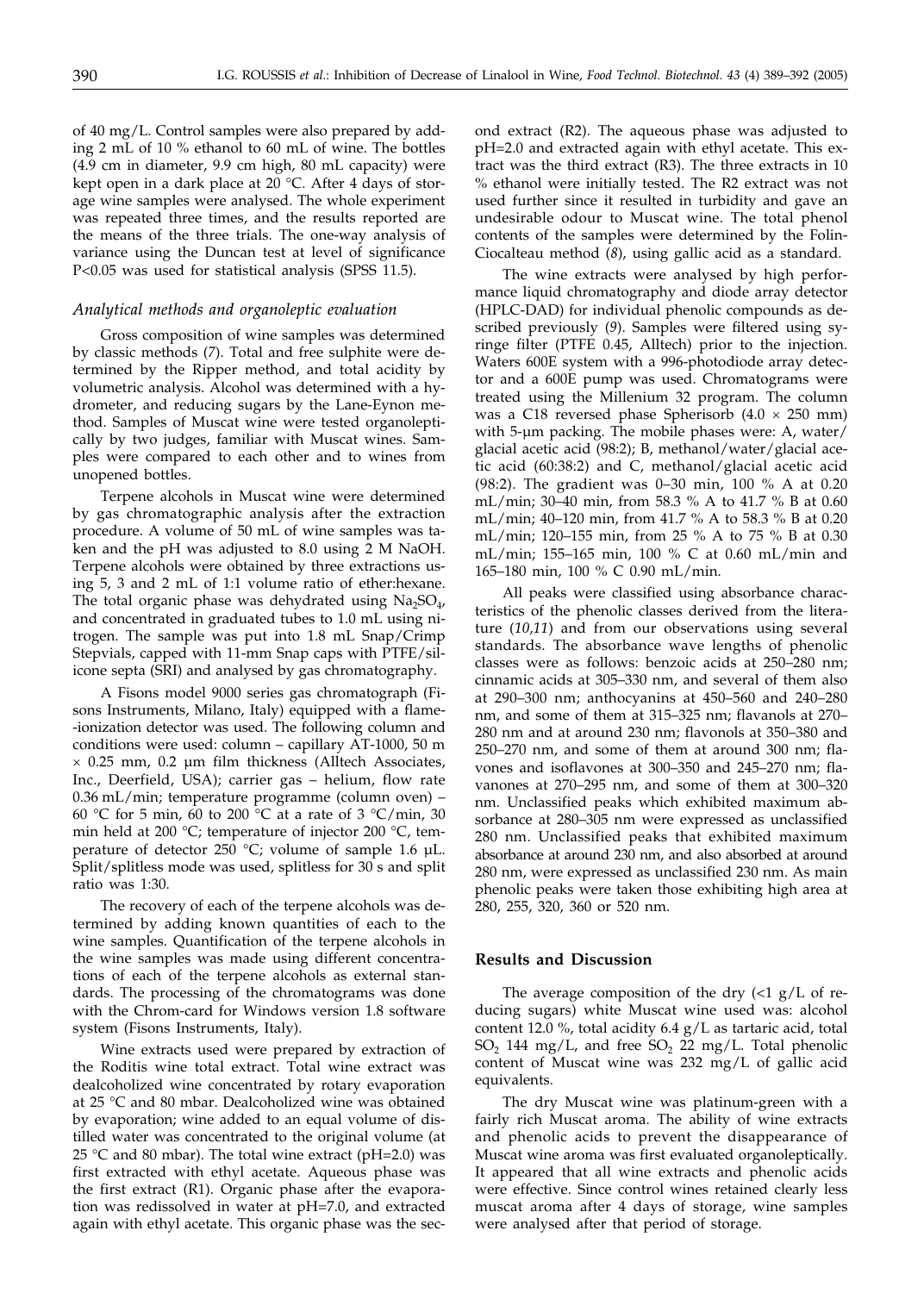Muscat wine had an average content of 470.9  $\mu$ g/L of linalool, 560.6  $\mu$ g/L of  $\alpha$ -terpineol, 37.4  $\mu$ g/L of citronellol, 34.8 µg/L of nerol, and 46.1 µg/L of geraniol. Similar concentrations of terpene alcohols in Muscat wines had been reported previously (*12*).

The effectiveness of white wine extracts and phenolic acids was evaluated by determining the content of linalool in Muscat wine, since the concentration of  $\alpha$ -terpineol was constant during 4 days of storage and the concentration of the three other terpene alcohols was much lower. The  $\alpha$ -terpineol stayed constant possibly because linalool may be progressively replaced by  $\alpha$ -terpineol (*4*). Moreover, it is known that the flavour of Muscat wines is especially dependent on the content of linalool and that the aroma threshold value of linalool is low, *i.e.* 100 µg/L (*6,13*).

The content of linalool in Muscat wine treated with wine extracts or phenolic acids and kept at 20 °C for 4 days is reported in Table 1. At *t*=0 day, the linalool concentration was statistically equal in control and in samples containing each wine extract or phenolic acid. In the control, linalool content dropped by 50 % at *t*=4 day compared to *t*=0 day. At *t*=4 day, samples containing the wine extract R1 or R3 exhibited statistically higher linalool concentration compared to the control samples. HPLC analysis of the wine extracts R1 and R3 revealed that most of their main phenolics were phenolic acids (Fig. 1). The above results indicate that some phenolic acids may have a protective effect on linalool in Muscat wine. Indeed, at *t*=4 day, samples containing caffeic acid or gallic acid exhibited statistically higher linalool concentration compared to the control samples. In samples containing caffeic acid, linalool content was statistically equal at *t*=0 and *t*=4 day. On the other hand, in samples containing gallic acid linalool content was statistically lower at *t*=4 day, compared to *t*=0 day. The above indi-

Table 1. Linalool content (in µg/L) of Muscat wine samples treated with wine extracts, caffeic acid or gallic acid and kept at 20 °C

| Wine (Sample treatment)              | Storage time           |                        |
|--------------------------------------|------------------------|------------------------|
|                                      | 0 <sub>day</sub>       | 4 day                  |
| Control                              | $470.9^{a,b,c}$ ±76.5  | $223.2^{\rm e} + 71.7$ |
| Wine extract R1 ( $\gamma$ =60 mg/L) | $492.1^{a,b} \pm 48.8$ | $413.0^{b,c,d}$ +32.8  |
| Wine extract R3 ( $\gamma$ =60 mg/L) | $451.3^{b,c} \pm 58.0$ | $417.4^{b,c,d}$ +34.0  |
| Caffeic acid ( $\gamma$ =40 mg/L)    | $377.0^{c,d}$ ±11.5    | $323.5^d \pm 3.9$      |
| Gallic acid ( $\gamma$ =40 mg/L)     | $488.6^a \pm 73.0$     | $385.9^{c,d} \pm 37.4$ |

Means in every column and row with different superscript differ significantly at  $P<0.05$ - standard deviation



**Fig. 1.** HPLC chromatograms of wine extracts R1 and R3 at 280 nm

Peaks of R1: 1–4, unclassified with maximum absorbance (max. abs.) at 230 nm; 5, cinnamic acid; 6–7, flavones; 8–15, benzoic acids; 16, flavanol; 17, cinnamic acid; 18–19, flavanols; 20, unclassified with max. abs. at 280 nm; 21–22, benzoic acids; 23–24, flavanones; 25, benzoic acid; 26–27, flavones; 28, benzoic acid; 29, flavanone; 30, benzoic acid; 31, unclassified with max. abs. at 230 nm; 32, flavanol; 33–34, benzoic acids; 35–36, flavanones; 37–39, flavanols; 40–41, benzoic acids

Peaks of R3: 1, unclassified with max. abs. at 230 nm; 2, flavanone; 3–4, unclassified with max. abs. at 230 nm; 5–6, benzoic acids; 7, unclassified with max. abs. at 230 nm; 8–10, flavanols; 11, benzoic acid; 12, unclassified with max. abs. at 280 nm; 13, flavanone; 14, cinnamic acid; 15, benzoic acid; 16–22, cinnamic acids; 23, flavanone; 24–25, cinnamic acids; 26, flavanone; 27, flavone; 28, cinnamic acid; 29–30, benzoic acids; 31, unclassified with max. abs. at 280 nm; 32, cinnamic acid; 33, flavone; 34–35, cinnamic acids; 36, benzoic acid; 37, unclassified with max. abs. at 280 nm; 38–41, flavonols; 42, flavanol; 43, unclassified with max. abs. at 230 nm